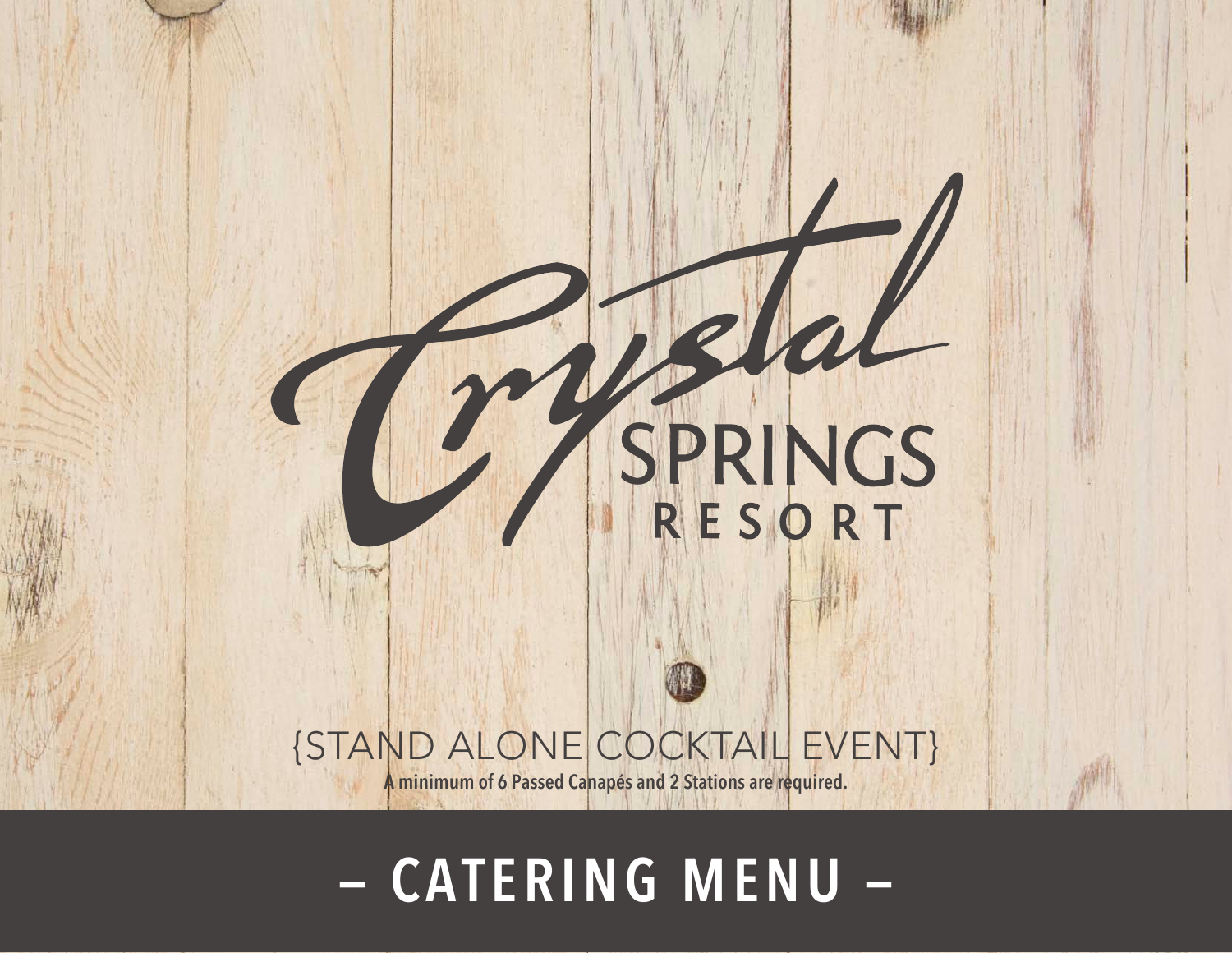# {PASSED CANAPÉS} **Minimum of 20 people. 6 passed canapés.**

**MEAT**

**TINY CHEESEBURGERS** smoked ketchup, lettuce, pickle

**CHICKEN SATAY** roasted peanut sauce

**SMOKED BRISKET** red cabbage slaw, buttery cornbread

**MINI BEEF WELLINGTON** mushroom duxelle

**LAMB KOFTA** preserved lemon yogurt, eggplant chip

**BABY LAMB CHOP** fresh oregano

**MINI FRANKS** dijon, flakey croissant dough

#### **PROSCIUTTO & FRESH MELON**

**MOJO PULLED PORK TACO** pickled shallot

## **SEAFOOD**

**FRESHLY SHUCKED EAST & WEST COAST OYSTERS**

**BLISTERED RED SCARLET SHRIMP COCKTAIL**

**MINI BLACKENED FISH TACO** chipotle aioli

**SALMON-TUNA TARTAR CORNETS** yuzu & sesame vinaigrette

**COCONUT SHRIMP** thai chili sweet & sour

**MINI CRAB CAKES** tarragon aioli



**POTATO LATKE** crème fraÎche, osettra caviar

**SMOKED SALMON** horseradish crème, crispy potato chip

**MINI LOBSTER ROLLS** butter, chives

#### **VEGETARIAN**

**POTTED CRUDITÉ** green goddess, edible soil

**GRILLED SOURDOUGH TOASTS** brie, rosemary honey, fresh blackberry or fig

**VEGETABLE QUICHE** leeks, confit potatoes, goat cheese

**COMPRESSED WATERMELON** sheep's milk feta, micro arugula

**BEET-PICKLED DEVILED EGGS**

**WILD MUSHROOM & FONTINA ARANCINI** romesco sauce

**GOLDEN BEET TARTAR**

**VEGETARIAN SUSHI ROLLS**

**ZUCCHINI & MINT FRITTER** za'atar yogurt